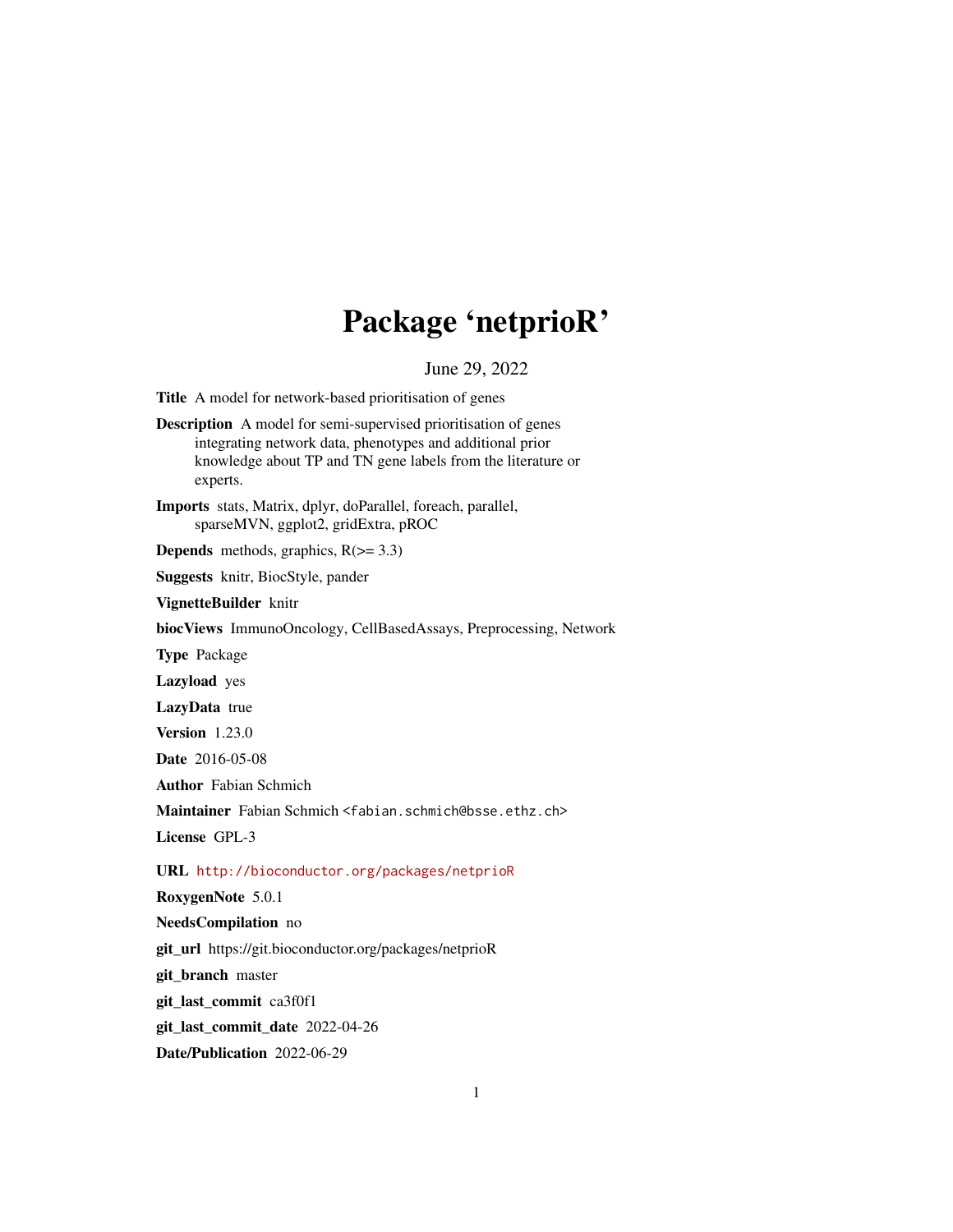## <span id="page-1-0"></span>R topics documented:

|       |                                                                                                        | 3              |
|-------|--------------------------------------------------------------------------------------------------------|----------------|
|       |                                                                                                        | $\overline{4}$ |
|       |                                                                                                        | $\overline{4}$ |
|       |                                                                                                        | -5             |
|       |                                                                                                        | -6             |
|       |                                                                                                        |                |
|       |                                                                                                        | $\overline{7}$ |
|       |                                                                                                        |                |
|       |                                                                                                        |                |
|       |                                                                                                        |                |
|       |                                                                                                        |                |
|       |                                                                                                        |                |
|       | simulate network random $\ldots \ldots \ldots \ldots \ldots \ldots \ldots \ldots \ldots \ldots \ldots$ |                |
|       |                                                                                                        |                |
|       |                                                                                                        |                |
|       |                                                                                                        |                |
|       |                                                                                                        |                |
| Index |                                                                                                        | 16             |

netprioR-package *Package: netprioR*

#### Description

This package provides a model for semi-supervised prioritisation of genes integrating network data, phenotypes and additional prior knowledge about TP and TN gene labels.

#### Author(s)

Fabian Schmich | Computational Biology Group, ETH Zurich | <fabian.schmich@bsse.ethz.ch>

#### References

Fabian Schmich et. al (2016).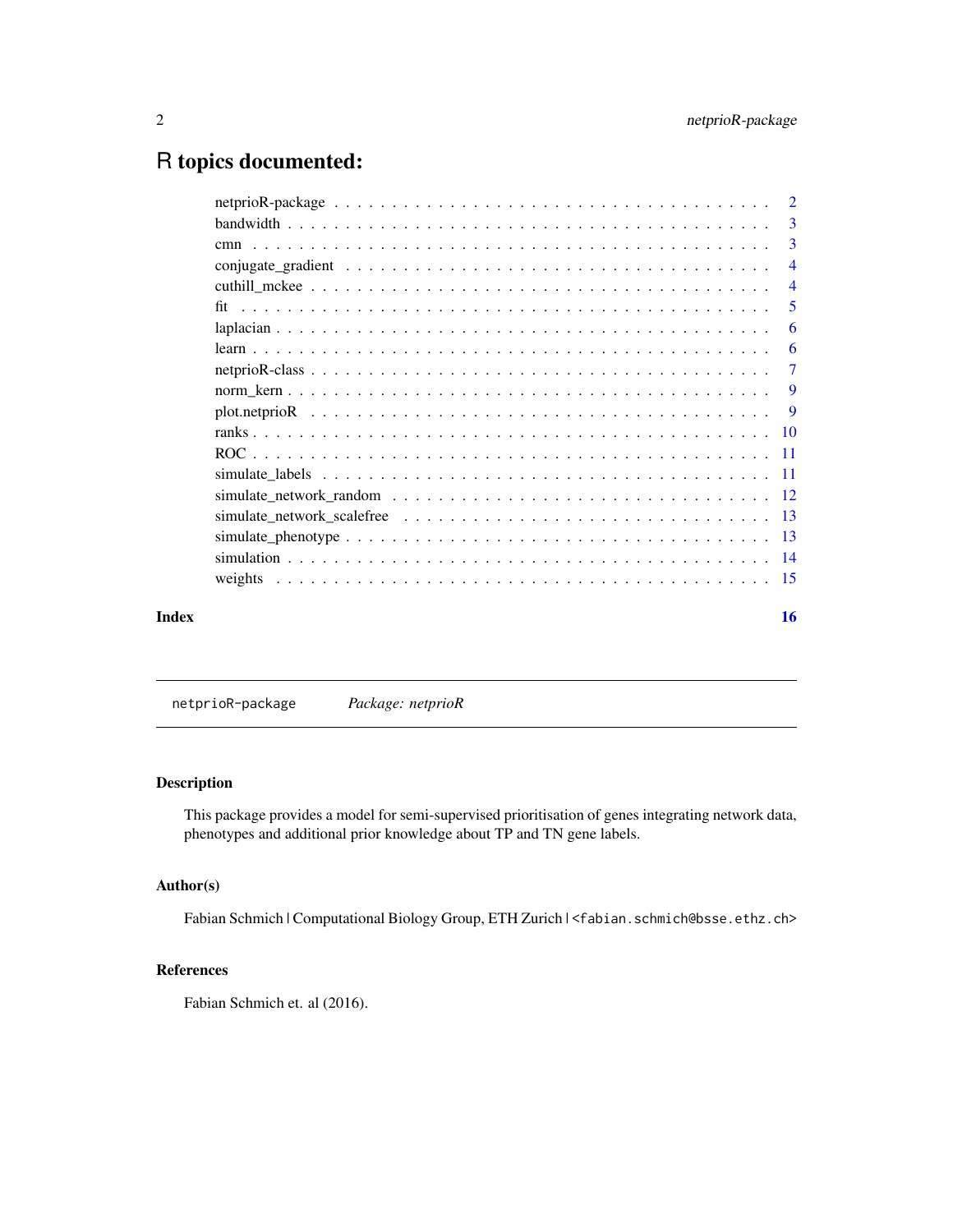<span id="page-2-0"></span>bandwidth *bandwidth*

#### Description

Compute the bandwidth of a matrix

#### Usage

bandwidth(x)

#### Arguments

x Inpute matrix

#### Value

Bandwidth

#### Author(s)

Fabian Schmich

cmn *Class Mass Normalization (CMN) from Zhu et al., 2003*

#### Description

Class Mass Normalization (CMN) from Zhu et al., 2003

#### Usage

cmn(yhat, l, u)

#### Arguments

| yhat | Response for labeled (1) and unlabeld (u) genes |
|------|-------------------------------------------------|
|      | Indices of labeled genes                        |
| - 11 | Indices of unlabeled genes                      |

#### Value

Class normalized yhat

#### Author(s)

Fabian Schmich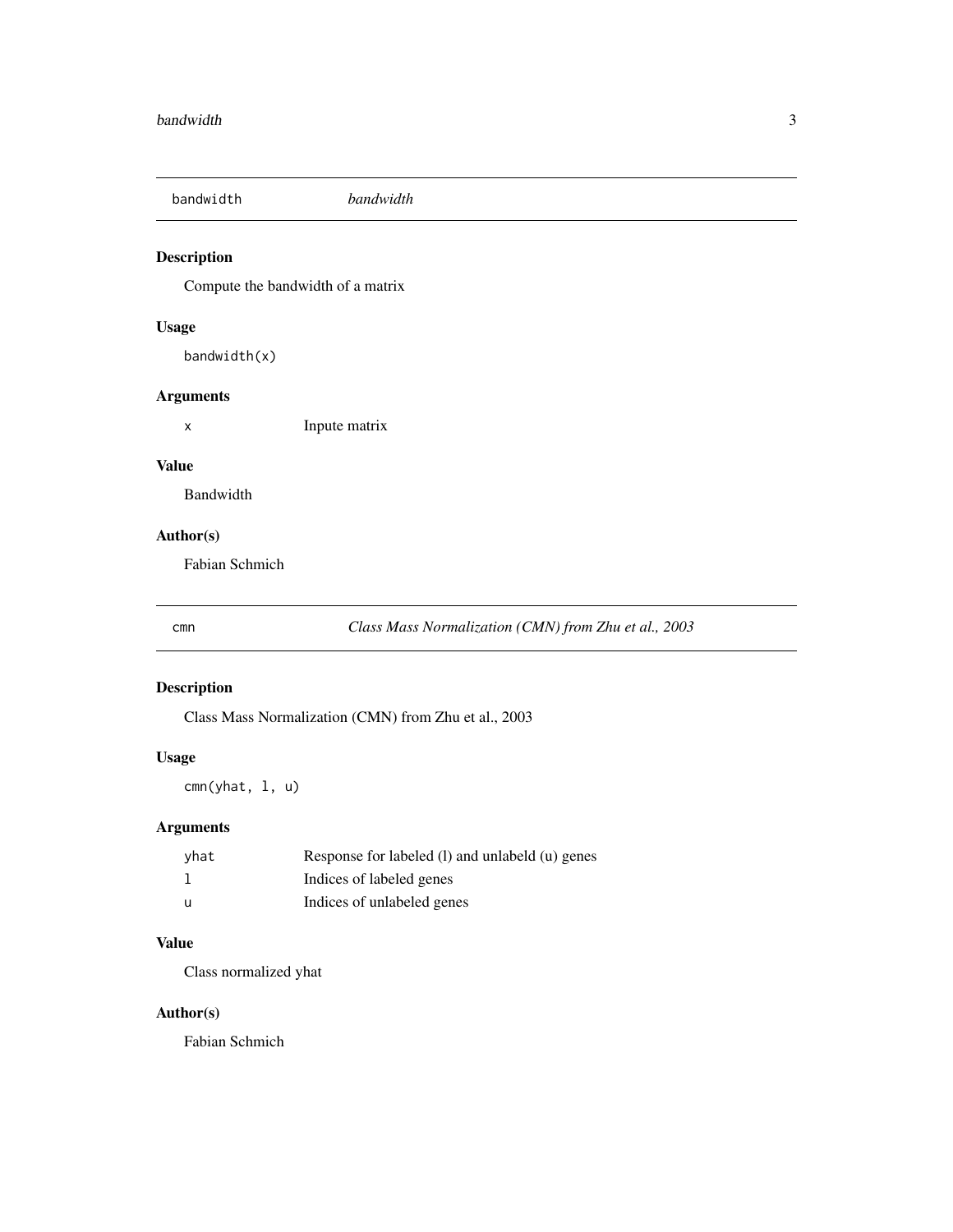<span id="page-3-0"></span>conjugate\_gradient *Conjugate Gradient Solver*

#### Description

Solves linear equation systems iteratively

#### Usage

```
conjugate_gradient(A, b, x0 = rep(0, ncol(A)), threshold = 1e-15,
 verbose = FALSE)
```
#### Arguments

| А         | Matrix                  |
|-----------|-------------------------|
| b         | Coefficients            |
| xØ        | Starting solution       |
| threshold | Termination threshold   |
| verbose   | Show iterative progress |

#### Value

Solution for equation system

#### Author(s)

Fabian Schmich

cuthill\_mckee *Cuthill McKee (CM) algorithm*

#### Description

Transform sparse matrix into a band matrix

#### Usage

cuthill\_mckee(x)

#### Arguments

x Input matrix

#### Value

Band matrix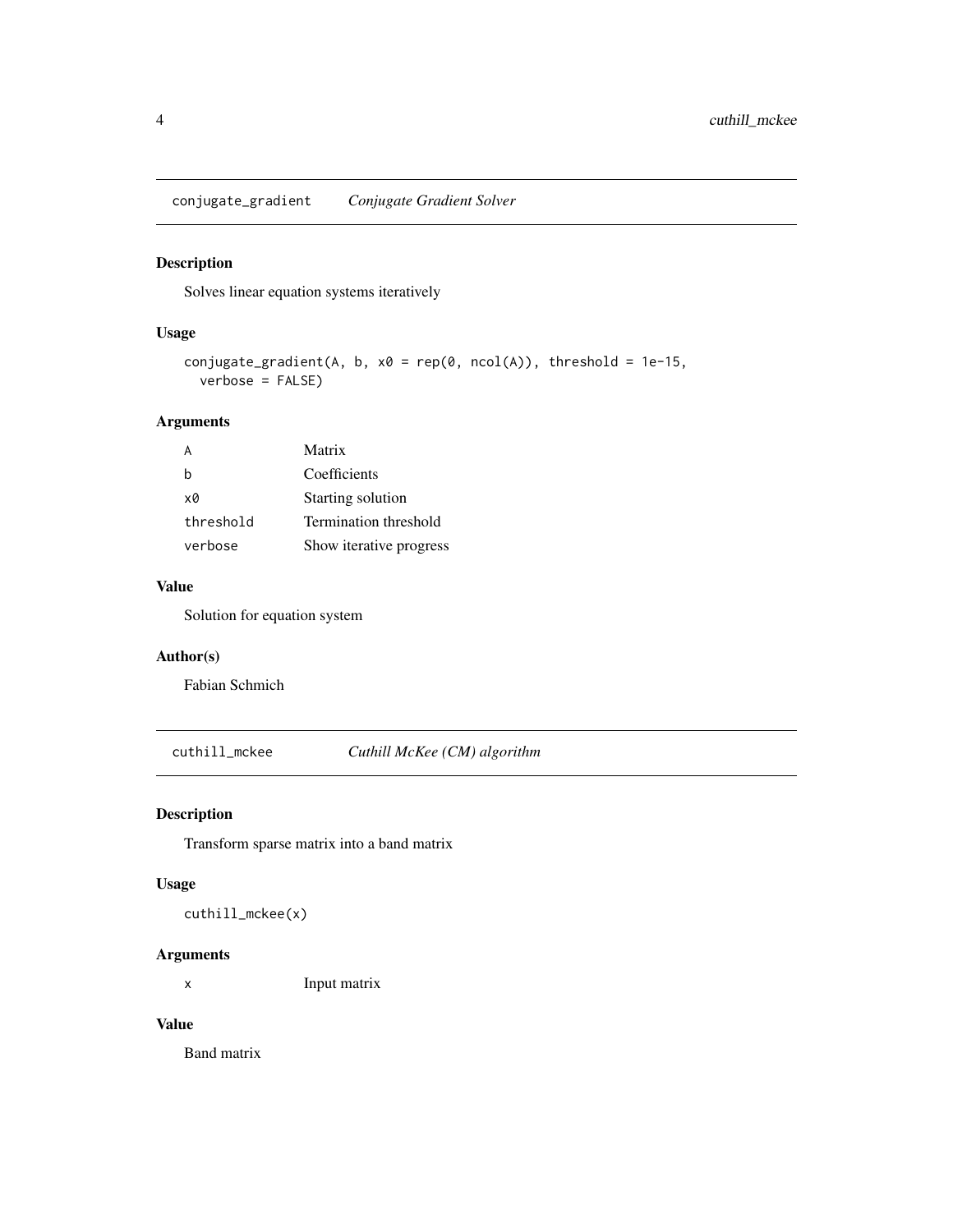### <span id="page-4-0"></span>Author(s)

Fabian Schmich

#### fit *Fit* [netprioR](#page-6-1) *model*

#### Description

Fit [netprioR](#page-6-1) model

#### Usage

fit(object, ...)

## S4 method for signature 'netprioR' fit(object, refit = FALSE, ...)

#### Arguments

| object                  | A netprior object                       |
|-------------------------|-----------------------------------------|
| $\cdot$ $\cdot$ $\cdot$ | Additional arguments                    |
| refit                   | Flag whether to overwrite existing fit. |

#### Value

A [netprioR](#page-6-1) object with fitted model

#### Author(s)

Fabian Schmich

```
data(simulation)
np <- netprioR(networks = simulation$networks,
              phenotypes = simulation$phenotypes,
              labels = simulation$labels.obs,
              model.fit = FALSE)
summary(np)
np <- fit(np, nrestarts = 1, verbose = FALSE)
summary(np)
```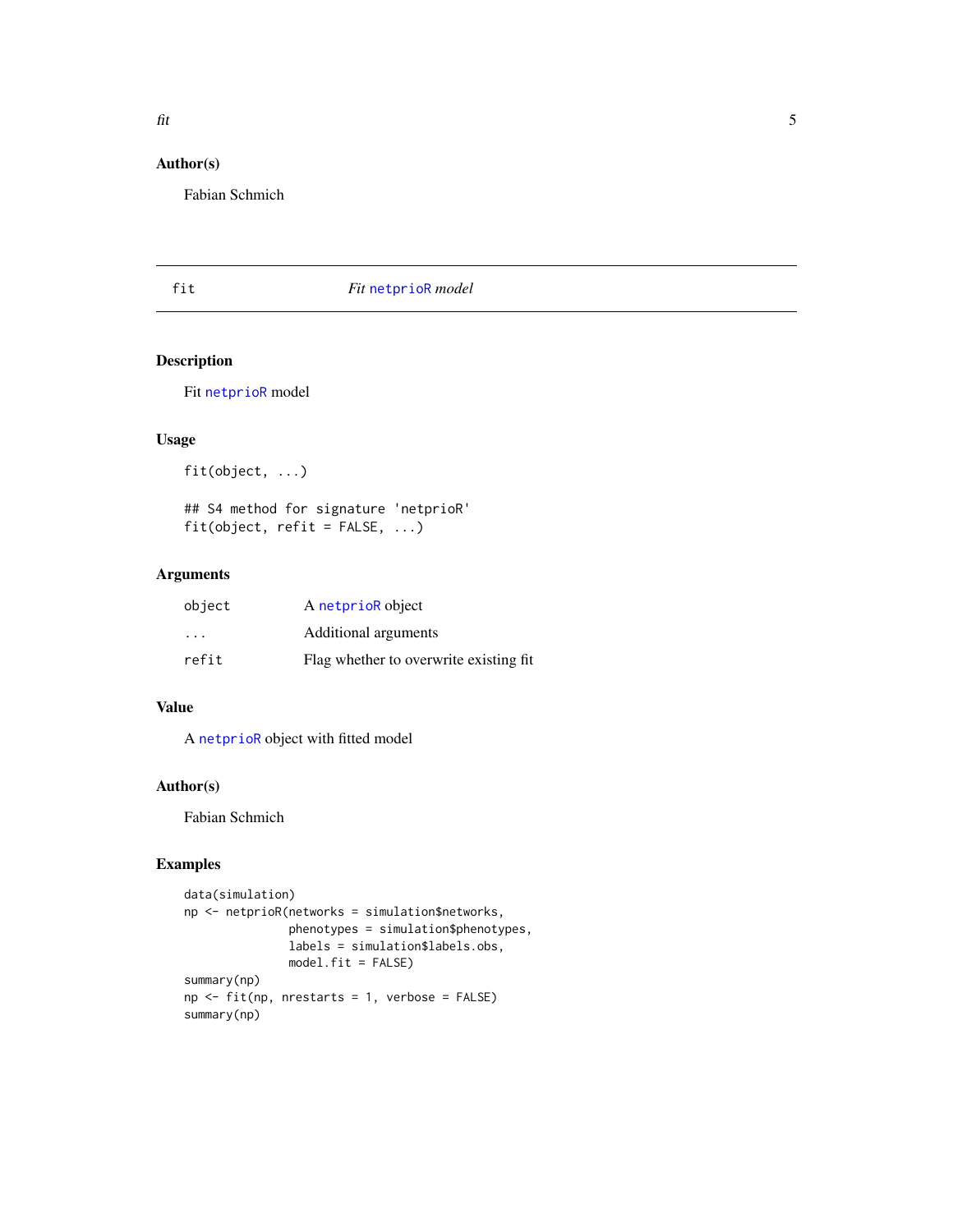<span id="page-5-0"></span>

Compute the Laplacian matrix of a graph given its adjacency matrix

#### Usage

```
laplacian(x, norm = c("none", "sym", "asym"))
```
#### Arguments

| X    | Adjacency matrix      |
|------|-----------------------|
| norm | Type of normalisation |

#### Value

Laplacian matrix

#### Author(s)

Fabian Schmich

learn *Fit netprioR model*

#### Description

Infer parameters and hidden data using the EM algorithm of netprioR

#### Usage

```
learn(Yobs, X, G, 1, u, a = 0.1, b = 0.1, sigma2 = 1, tau2 = 10,
  eps = 1e-11, max.iter = 500, thresh = 0.001, use.cg = TRUE,
  thresh.cg = 1e-05, nrestarts = 5, max.cores = detectCores(),
 verbose = FALSE)
```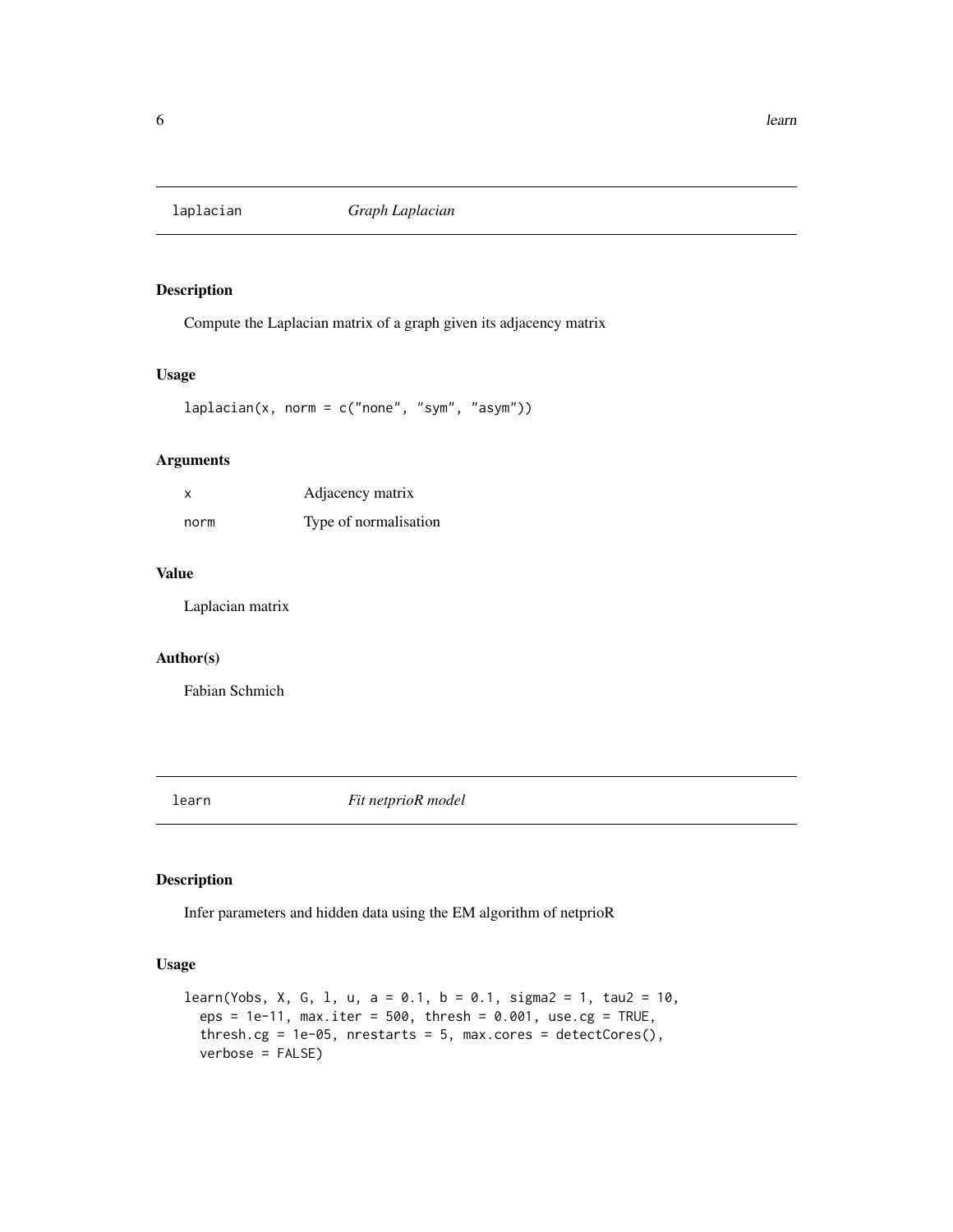#### <span id="page-6-0"></span>netprioR-class 7

#### Arguments

| Yobs      | Observed labels (NA, if not observed)                                                    |
|-----------|------------------------------------------------------------------------------------------|
| X         | Phenotypes                                                                               |
| G         | Graph Laplacians                                                                         |
| 1         | Indices of labelled instances                                                            |
| u         | Indices of unlabelled instances                                                          |
| a         | Shape parameter of Gamma prior for W                                                     |
| b         | Scale parameter of Gamma prior for W                                                     |
| sigma2    | Cariance for Gaussian labels                                                             |
| tau2      | Variance for Gaussian prior for beta                                                     |
| eps       | Small value added to diagonal of Q in order to make it non-singular                      |
| max.iter  | Maximum number of iterations for EM                                                      |
| thresh    | Threshold for termination of EM with respect to change in parameters                     |
| use.cg    | Flag whether to use conjugate gradient instead of exact computation of expecta-<br>tions |
| thresh.cg | Threshold for the termination of the conjugate gradient solver                           |
| nrestarts | Number of restarts for EM                                                                |
| max.cores | Maximum number of cores to use for parallel computation                                  |
| verbose   | Print verbose output                                                                     |

#### Value

List containing: Predicted labels Yhat and inferred parameters W and beta

#### Author(s)

Fabian Schmich

<span id="page-6-1"></span>netprioR-class *netprioR*

#### Description

Class that represents a netprioR model.

#### Usage

```
netprioR(networks, phenotypes, labels, ...)
## S4 method for signature 'list,matrix,factor'
netprioR(networks, phenotypes, labels,
  fit.model = FALSE, a = 0.1, b = 0.1, sigma2 = 0.1, tau2 = 100,
  eps = 1e-10, max.iter = 500, thresh = 1e-06, use.cg = FALSE,
  thresh.cg = 1e-06, nrestarts = 5, max.cores = detCores(),
  verbase = TRUE, ...)
```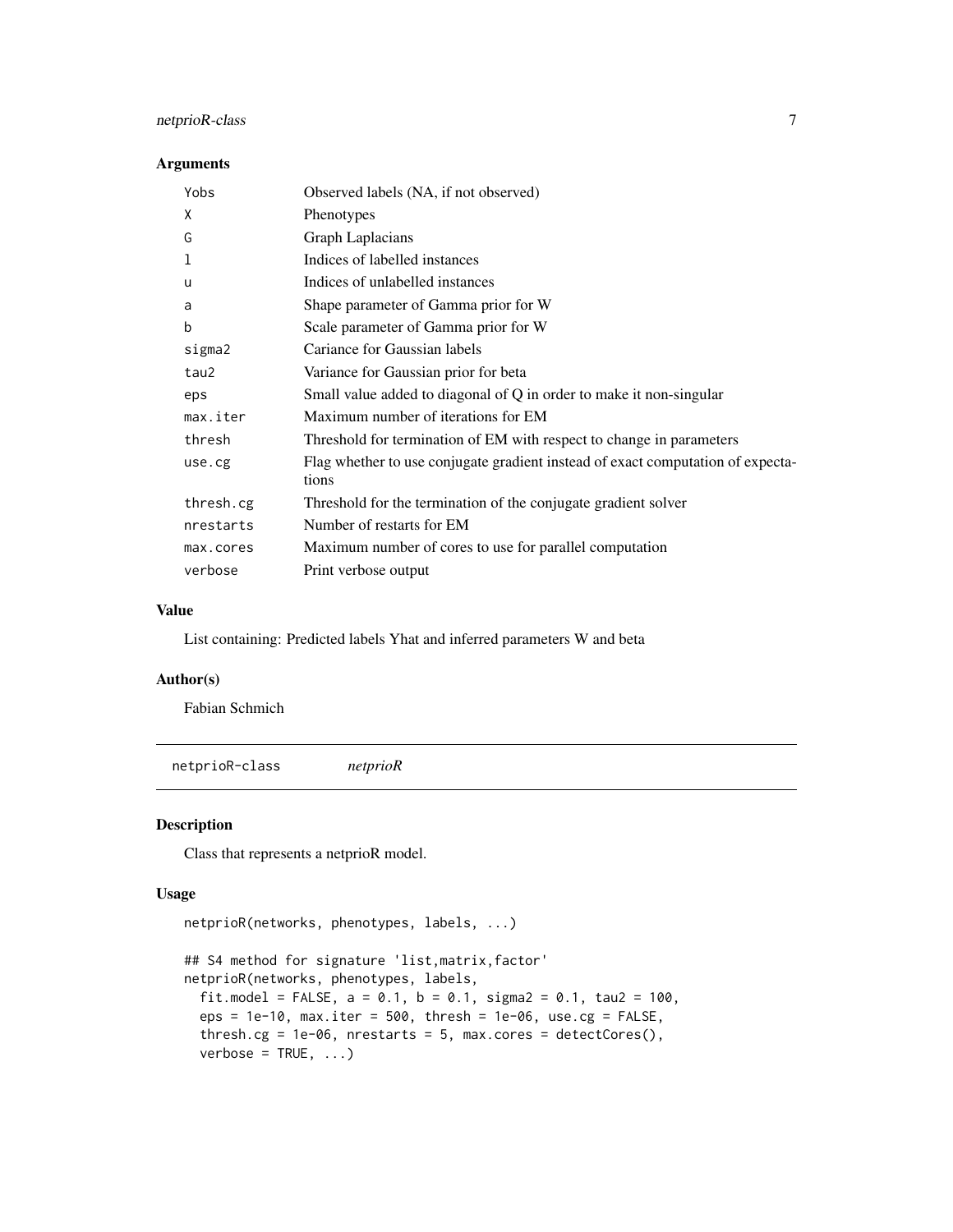#### Arguments

| networks   | List of NxN adjacency matrices of gene-gene similarities                                 |
|------------|------------------------------------------------------------------------------------------|
| phenotypes | Matrix of dimension NxP containing covariates                                            |
| labels     | Vector of Nx1 labels for all genes (NA if no label available)                            |
| $\ddots$   | Additional arguments                                                                     |
| fit.model  | Indicator whether to fit the model                                                       |
| a          | Shape parameter of Gamma prior for W                                                     |
| b          | Scale parameter of Gamma prior for W                                                     |
| sigma2     | Cariance for Gaussian labels                                                             |
| tau2       | Variance for Gaussian prior for beta                                                     |
| eps        | Small value added to diagonal of Q in order to make it non-singular                      |
| max.iter   | Maximum number of iterations for EM                                                      |
| thresh     | Threshold for termination of EM with respect to change in parameters                     |
| use.cg     | Flag whether to use conjugate gradient instead of exact computation of expecta-<br>tions |
| thresh.cg  | Threshold for the termination of the conjugate gradient solver                           |
| nrestarts  | Number of restarts for EM                                                                |
| max.cores  | Maximum number of cores to use for parallel computation                                  |
| verbose    | Print verbose output                                                                     |

#### Value

A [netprioR](#page-6-1) object

#### Slots

networks List of NxN adjacency matrices of gene-gene similarities phenotypes Matrix of dimension NxP containing covariates labels Vector of Nx1 labels for all genes. NA if no label available. is.fitted Flag indicating if model is fitted model List containing estimated parameters and imputed missing data

#### Author(s)

Fabian Schmich

```
# runs long-ish
data(simulation)
np <- netprioR(networks = simulation$networks,
               phenotypes = simulation$phenotypes,
              labels = simulation$labels.obs,
              fit.model = TRUE)
summary(np)
```
<span id="page-7-0"></span>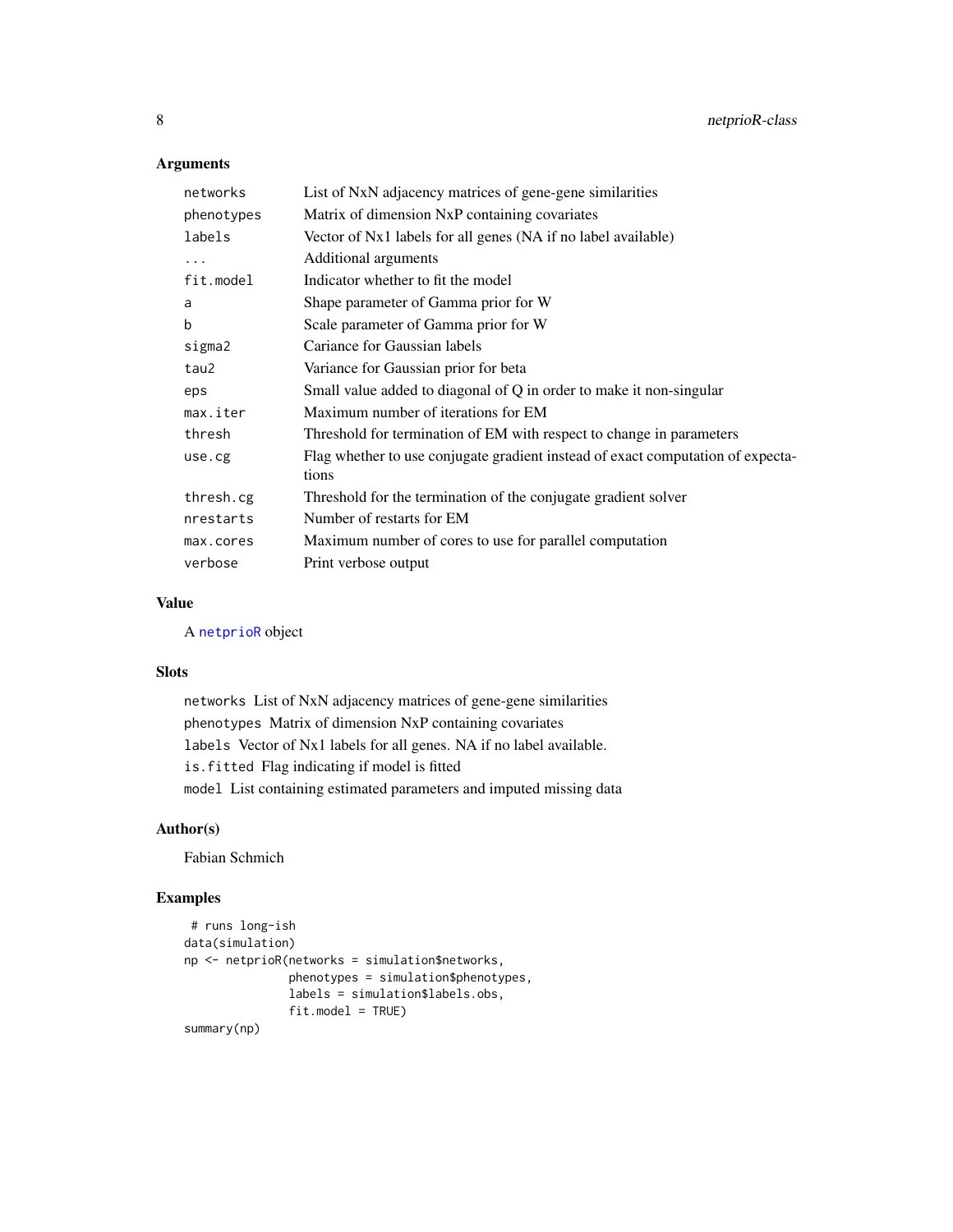<span id="page-8-0"></span>

adopted from GeneMania, Mostafavi et al, 2009

#### Usage

norm\_kern(x)

#### Arguments

x kernel

#### Value

Normalised kernel

#### Author(s)

Fabian Schmich

plot.netprioR *Plot method for* [netprioR](#page-6-1) *objects*

### Description

Plot method for [netprioR](#page-6-1) objects

#### Usage

```
## S3 method for class 'netprioR'
plot(x, which = c("all", "weights", "lik", "scores"), ...)
```
#### Arguments

|          | A netprioR object                                                       |
|----------|-------------------------------------------------------------------------|
| which    | Flag for which plot should be shown, options: weights, lik, scores, all |
| $\cdots$ | Additional paramters for plot                                           |

#### Value

Plot of the weights, likelihood, ranks, or all three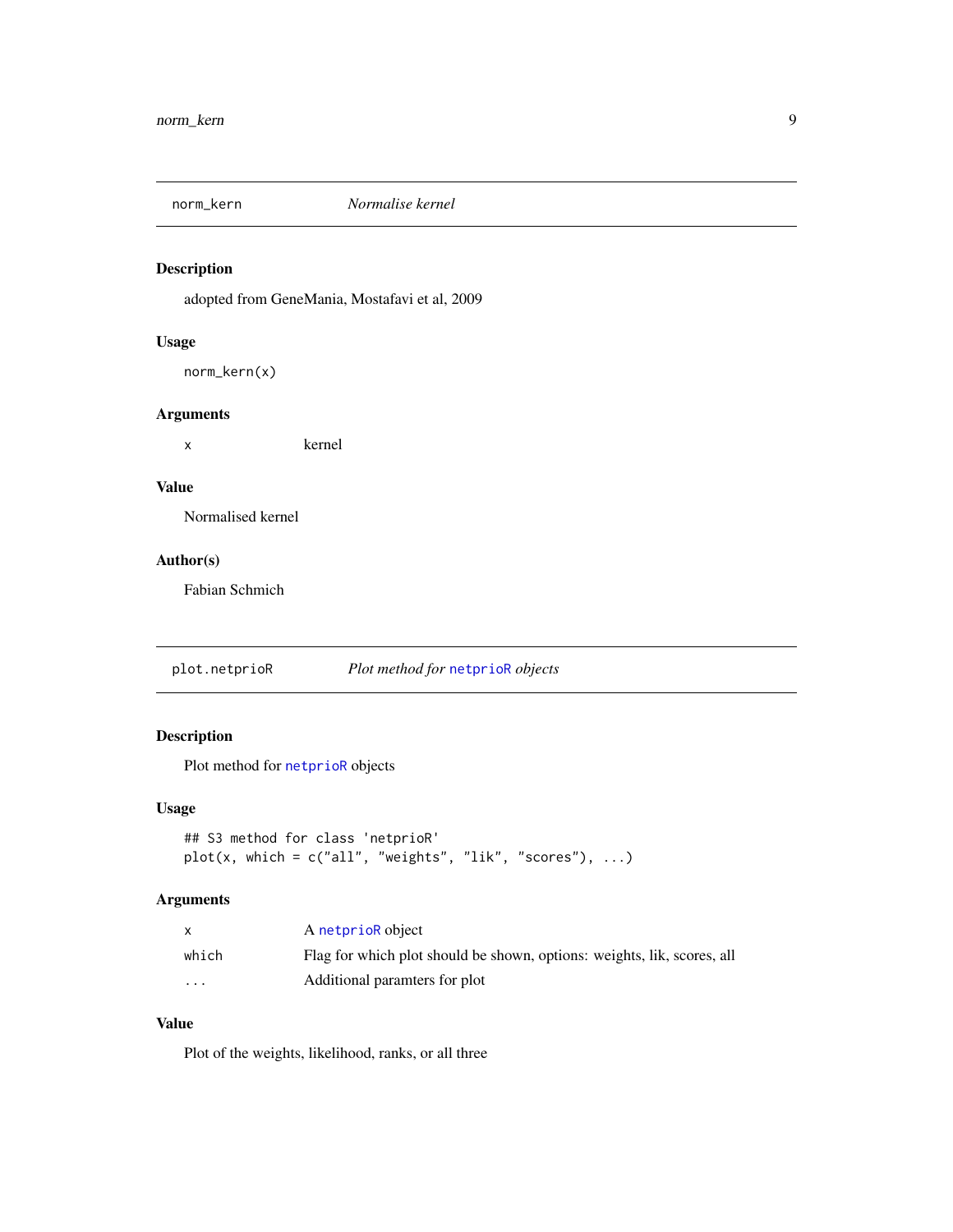#### <span id="page-9-0"></span>10 ranks

#### Author(s)

Fabian Schmich

#### Examples

```
data(simulation)
plot(simulation$model)
```
#### ranks *Retrieve ranked prioritisation list*

#### Description

Retrieve ranked prioritisation list

#### Usage

```
ranks(object)
```
## S4 method for signature 'netprioR' ranks(object)

#### Arguments

object A [netprioR](#page-6-1) object

#### Value

Ranked list of prioritised genes

#### Author(s)

Fabian Schmich

```
data(simulation)
ranks(simulation$model)
```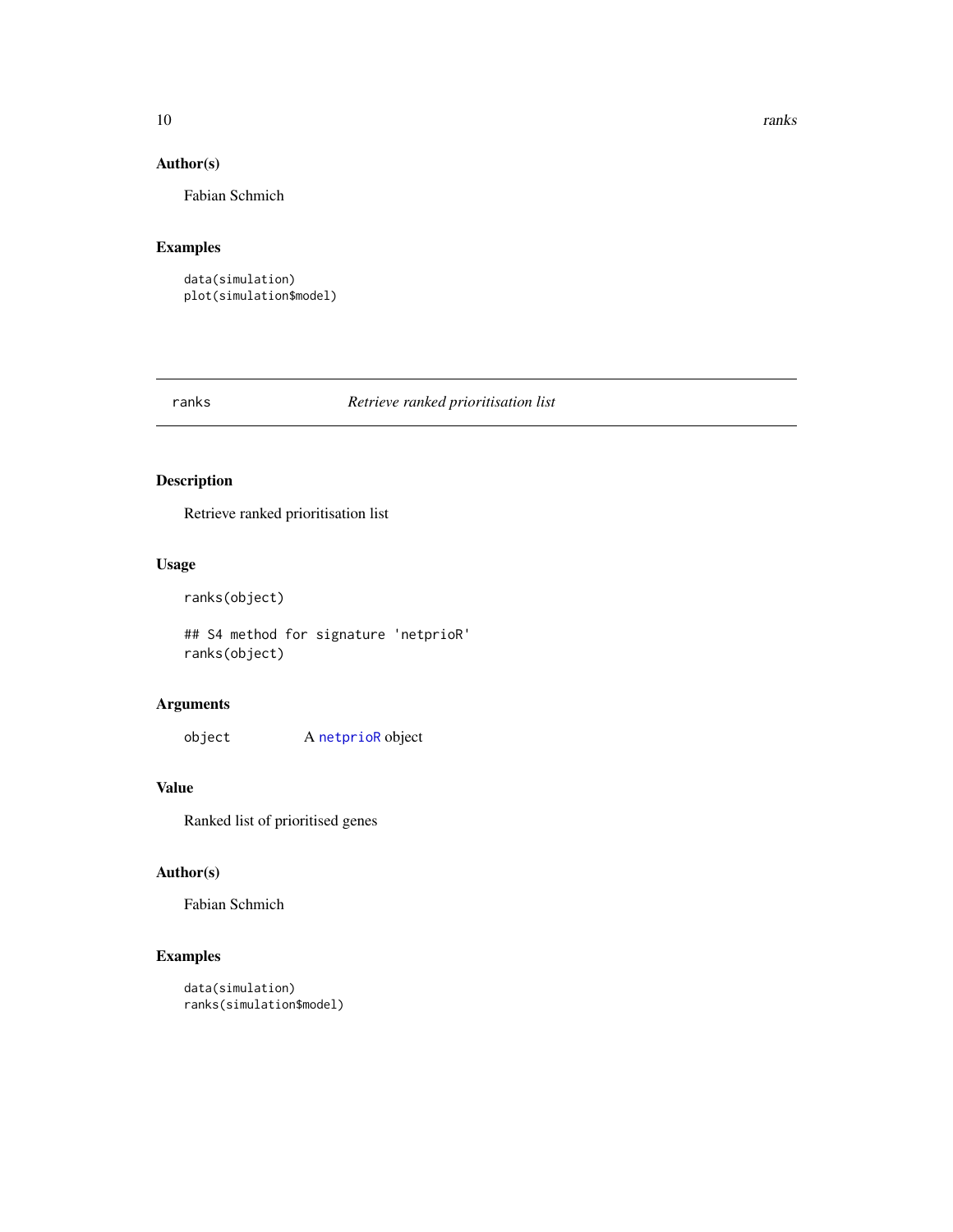<span id="page-10-0"></span>

Compute ROC curve from netprioR model and true labels

### Usage

```
ROC(object, ...)
```
## S4 method for signature 'netprioR' ROC(object, true.labels, plot = FALSE, ...)

### Arguments

| object      | A netprior object                  |
|-------------|------------------------------------|
| .           | Additional arguments               |
| true.labels | True full set of underlying labels |
| plot        | Flag whether to plot the AUC curve |

#### Value

ROC curve with AUC

#### Author(s)

Fabian Schmich

#### Examples

```
data(simulation)
ROC(simulation$model, true.labels = simulation$labels.true)
```
simulate\_labels *Simulate labels*

#### Description

Simulate labels

#### Usage

simulate\_labels(values, sizes, nobs)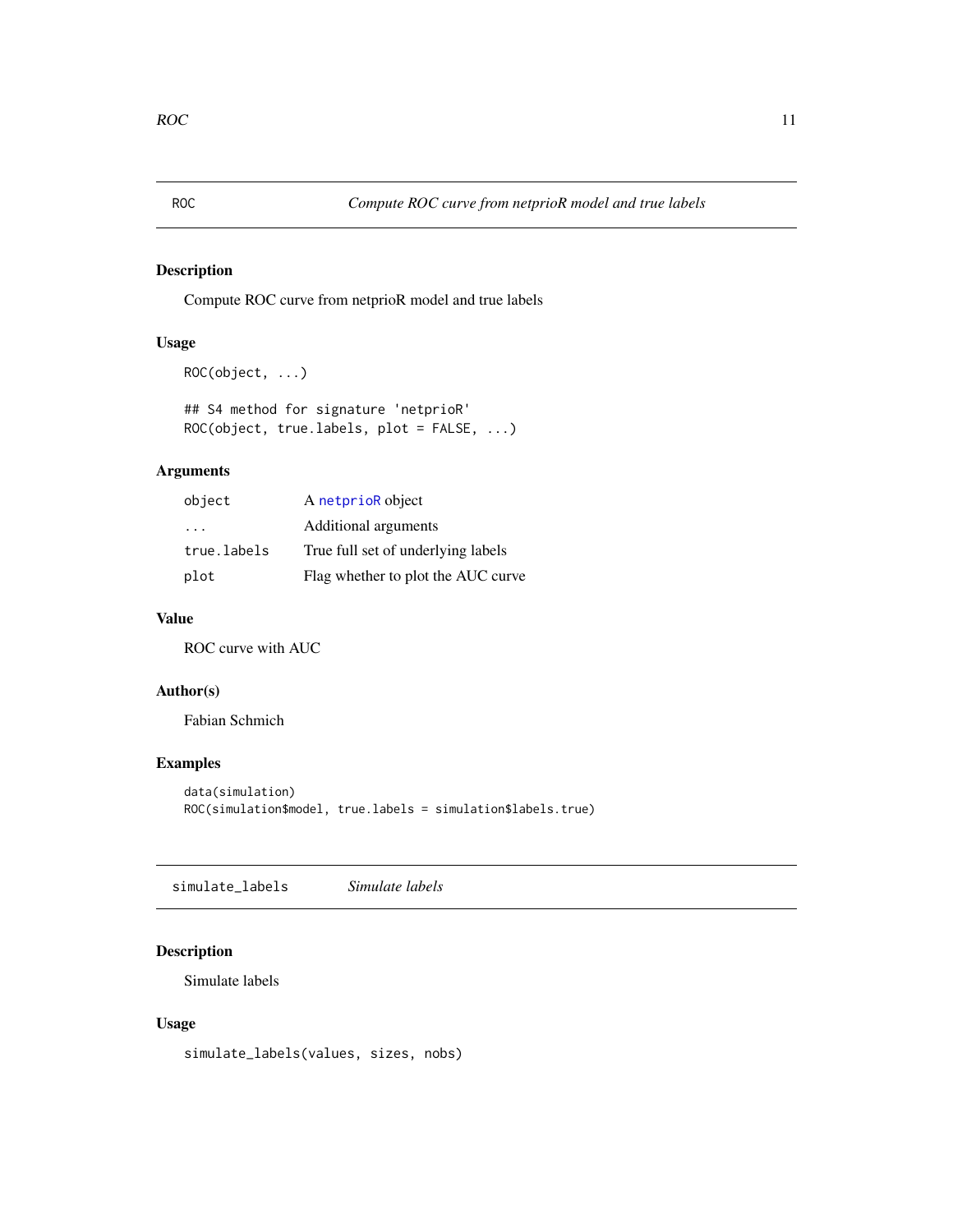#### <span id="page-11-0"></span>Arguments

| values | Vector of labels for groups                   |
|--------|-----------------------------------------------|
| sizes  | Vector of group sizes                         |
| nobs   | Vector of number of observed labels per group |

#### Value

List of Y, Yobs and indices for labeled instances

#### Author(s)

Fabian Schmich

#### Examples

```
labels <- simulate_labels(values = c("Positive", "Negative"),
sizes = c(10, 10),nobs = c(5, 5)
```
simulate\_network\_random

*Simulate random networks with predefined number of members for each of the two groups and the number of neighbours for each node*

#### Description

Simulate random networks with predefined number of members for each of the two groups and the number of neighbours for each node

#### Usage

```
simulate_network_random(nmemb, nnei = 1)
```
#### Arguments

| nmemb | Vector of number of members for each group |
|-------|--------------------------------------------|
| nnei  | Number of neighbours for each node         |

#### Value

Adjacency matrix of graph

#### Author(s)

Fabian Schmich

```
network <- simulate_network_random(nmemb = c(10, 10), nnei = 1)
```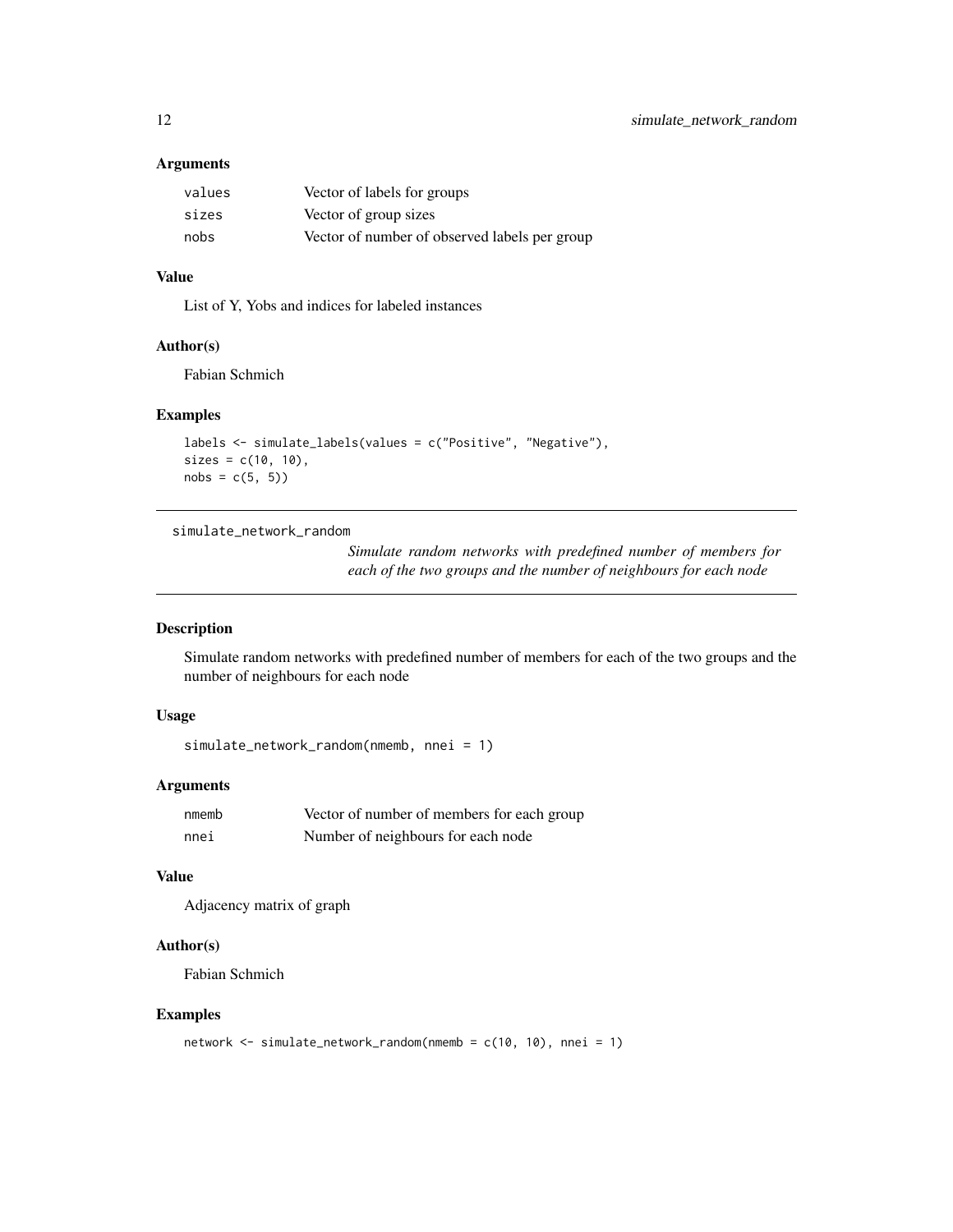<span id="page-12-0"></span>simulate\_network\_scalefree

*Simulate scalefree networks*

#### Description

Simulate scale free networks for predefined number of members for each of two groups and a parameter pclus that determines how strictly distinct the groups are

#### Usage

simulate\_network\_scalefree(nmemb, pclus = 1)

#### Arguments

| nmemb | Vector of numbers of members per group                        |
|-------|---------------------------------------------------------------|
| pclus | Scalar in [0, 1] determining how strictly distinct groups are |

#### Value

Adjacency matrix

#### Author(s)

Fabian Schmich

#### Examples

```
network <- simulate_network_scalefree(nmemb = c(10, 10), pclus = 0.8)
```
simulate\_phenotype *Simulate phenotypes correlated to labels pivoted into two groups*

#### Description

Simulate phenotypes correlated to labels pivoted into two groups

#### Usage

simulate\_phenotype(labels.true, meandiff, sd)

#### Arguments

| labels.true | Vector of labels                                         |
|-------------|----------------------------------------------------------|
| meandiff    | difference of means between positive and negative groups |
| sd          | Standard deviation of the phenotype                      |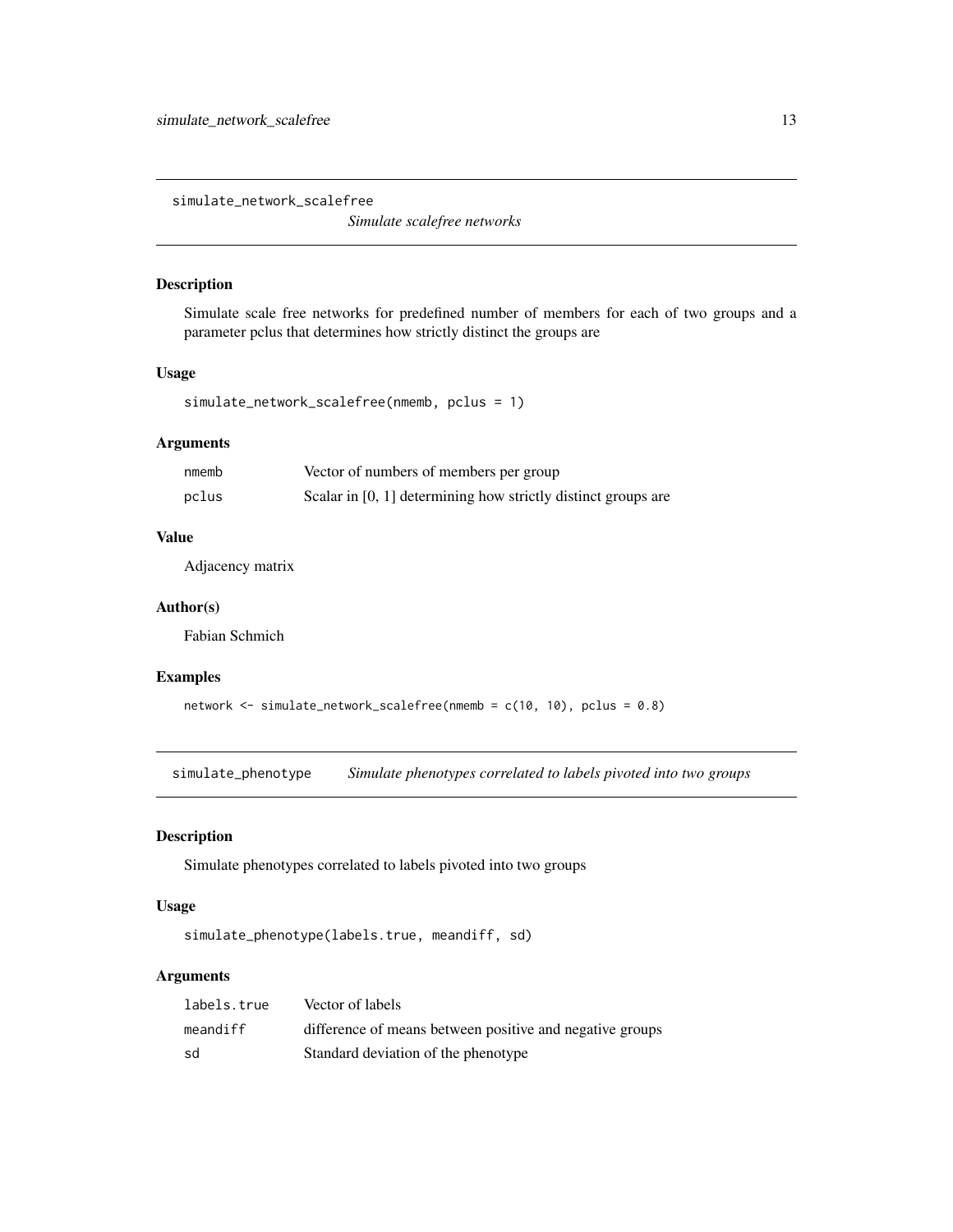#### <span id="page-13-0"></span>14 simulation and the state of the state of the state of the state of the state of the state of the state of the state of the state of the state of the state of the state of the state of the state of the state of the state

#### Value

Simulated phenotype

#### Author(s)

Fabian Schmich

#### Examples

```
data(simulation)
phenotypes <- simulate_phenotype(labels.true = simulation$labels.true, meandiff = 0.5, sd = 1)
```

| simulation | Example data: Simulated networks, phenotypes and labels for $N =$ |  |  |  |
|------------|-------------------------------------------------------------------|--|--|--|
|            | $1000$ genes                                                      |  |  |  |

#### Description

The data set contains simulated data for  $N = 1000$  genes and  $P = 1$  (univariate) phenotypes. The list of networks contains 2 low noise networks and two high noise networks. The class labels are "Positive" and "Negative".

#### Usage

data(simulation)

#### Details

The code used to simluate the data can be found in system.file("example", "data\_simulation.R", package = "netprioR")

#### Value

List of simulated networks, phenotypes and labels for 1000 genes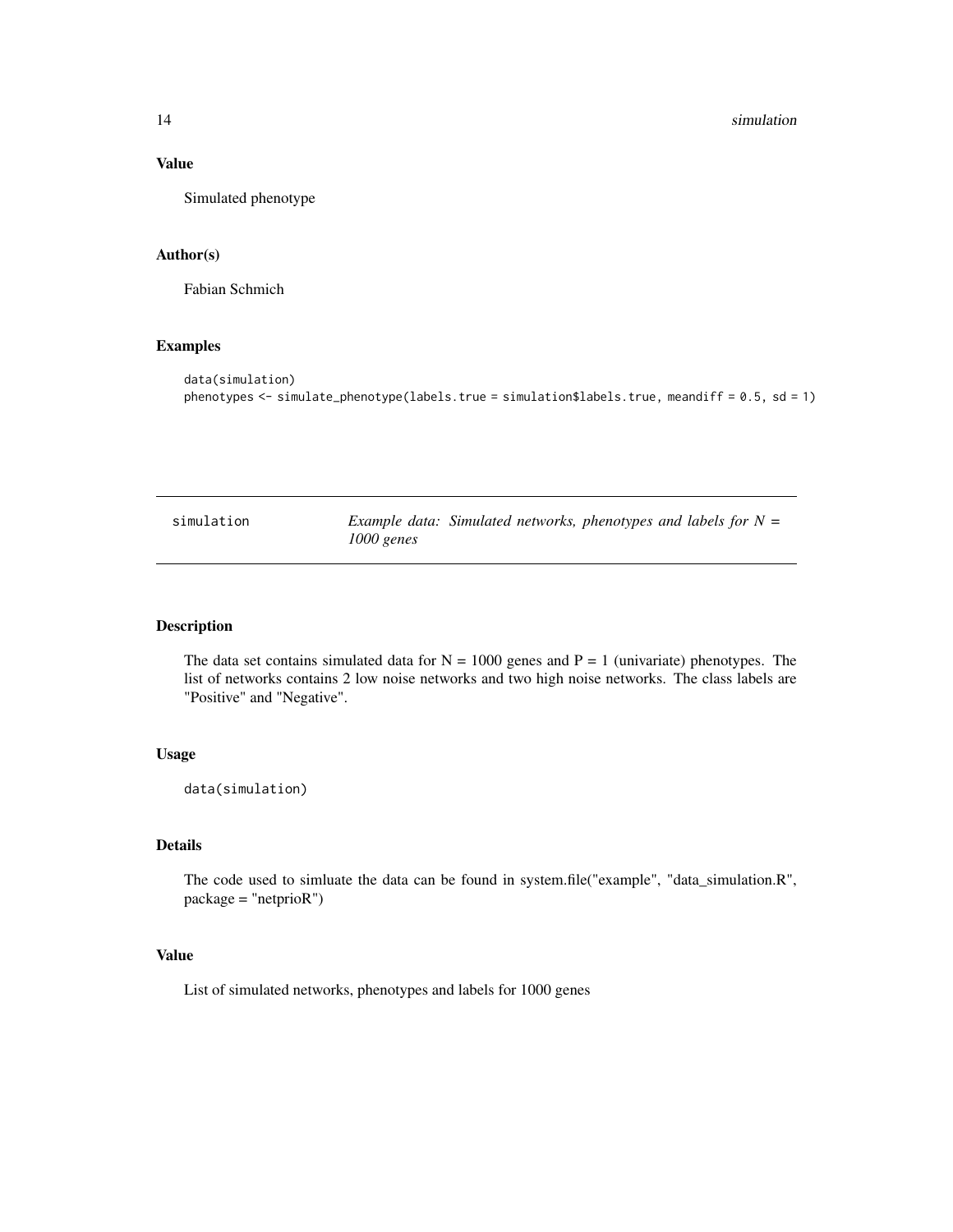<span id="page-14-0"></span>

Retrieve network weights

#### Usage

```
weights(object, ...)
```
## S4 method for signature 'netprioR' weights(object)

#### Arguments

| object | A netprioR object    |
|--------|----------------------|
| .      | Additional arguments |

#### Value

Estimated network weights

#### Author(s)

Fabian Schmich

```
data(simulation)
weights(simulation$model)
```